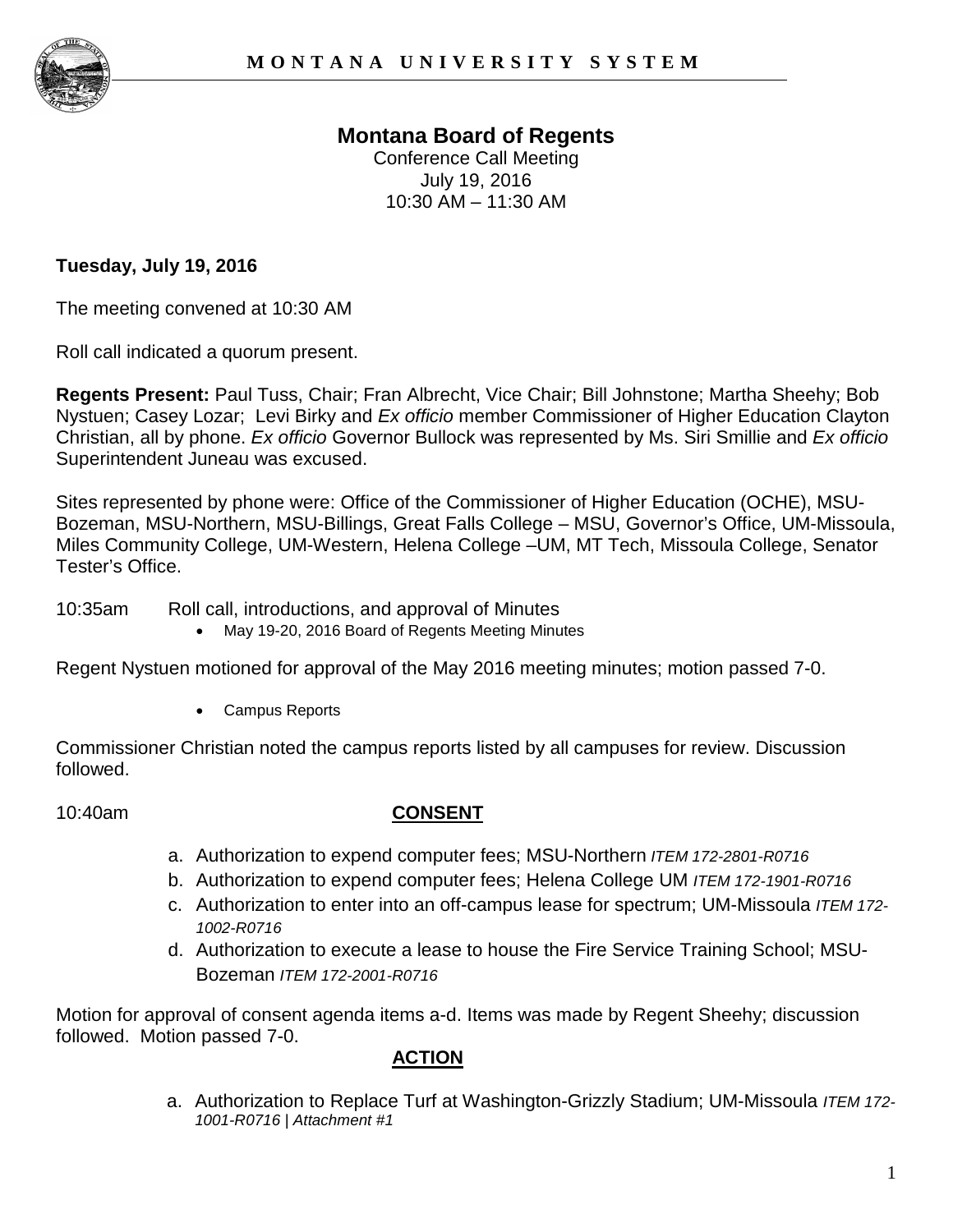

Mr. Mike Reid, Vice President of Finance at UM and Mr. Kent Haslam, Director of Athletics at UM, presented this item in accordance with Board of Regents Policy 1003.7, for the Board of Regents of the Montana University System to authorize the University of Montana – Missoula to expend up to \$500,000 to replace turf at Washington-Grizzly Stadium. Discussion followed.

Motion for approval of item a. on action agenda: Item 172-1001-R0716 was made by Regent Albrecht; motion passed 7-0.

b. Achieve Montana underlying investment fund change; OCHE *ITEM 172-101-R0716*

Ms. Robin Graham, Chief Financial Officer of the Montana Guaranteed Student Loan Program, presented this item, requesting that the Board of Regents of Higher Education hereby approve the investment change to one of the underlying funds utilized in the Achieve Montana investment lineup. She noted the ties this change would have to the Montana 529 college savings plan and that both the Achieve Montana and Oversight Committee support this change, in the best interest of the program and its investors.

Motion for approval of item b. Item 172-101-R0716 was made by Regent Lozar; motion passed 7-0.

c. Staff Item; UM-Missoula *ITEM 172-1000-R0716* 

Mr. Mike Reid, Vice President of Finance at UM, presented this item noting the positions listed, the searches that were conducted to fill the positions and the ultimate need of the campus. Discussion followed.

Motion for approval of action item c. Item 72-1000-R0716 was made by Regent Johnstone. Discussion followed about potentially creating more comprehensive policies related to pay incentives. The motion passed 5-2 (Regent Sheehy and Regent Lozar dissenting).

d. Staff Item; MSU-Bozeman *ITEM 172-2000-R0716*

Mr. Terry Leist, Vice President of Finance at MSU, spoke to this item noting the position of interim provost, currently filled by Dr. Mokwa. Discussion followed.

Motion for approval of action item d. Item172-2000-R0716 was made by Regent Johnstone; motion passed 7-0.

e. Staff Item; OCHE *ITEM 172-100-R0716*

Commissioner Christian noted the retention adjustment requests listed. Discussion followed.

Motion for approval of action item e. Item172-100-R0716 was made by Regent Nystuen, discussion followed; motion passed 6-1 (Regent Sheehy dissenting).

### **INFORMATION**

a. Level I Memorandum